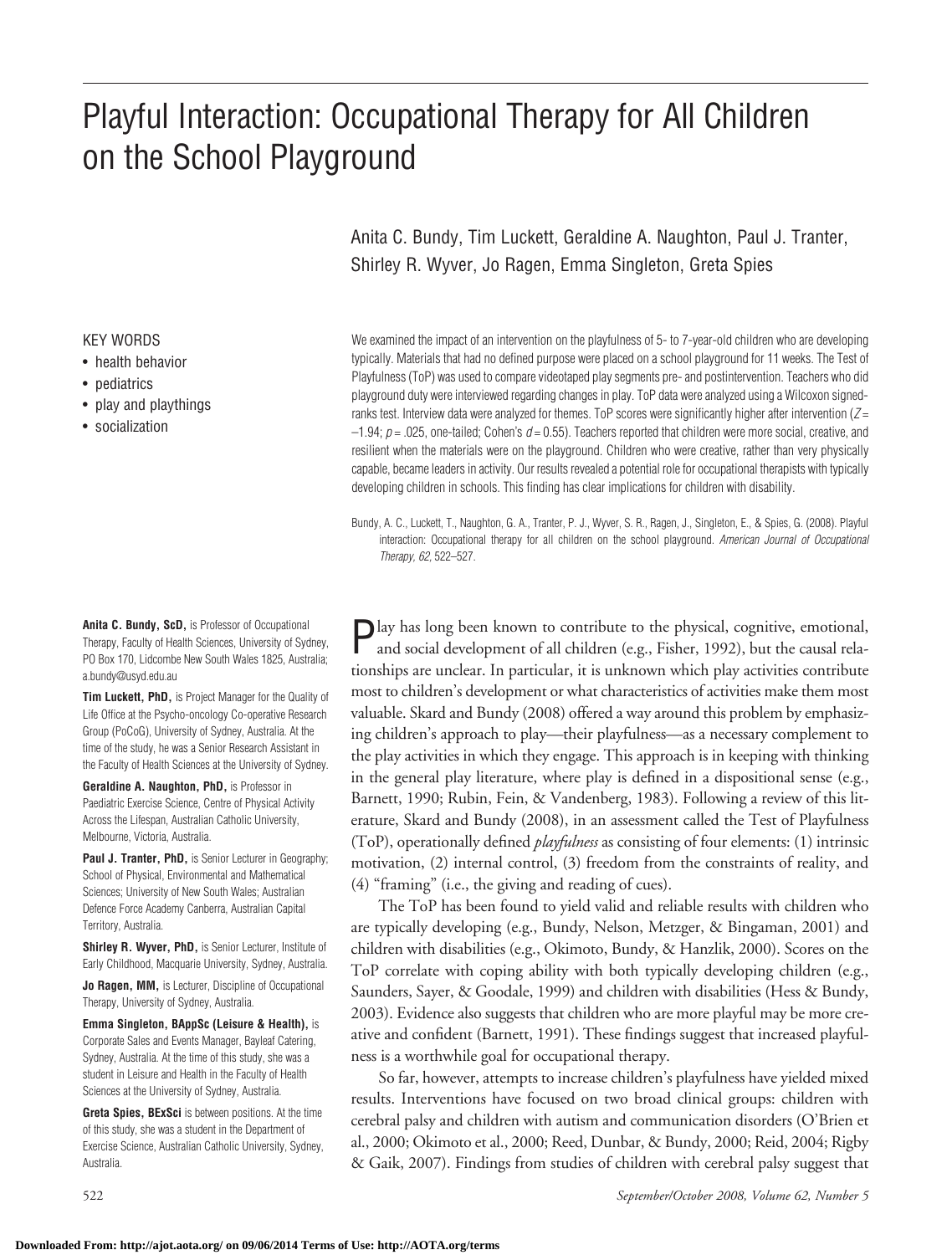interventions that reduce physical barriers to play (Okimoto et al., 2000; Reid, 2004) or enhance parental communication (Okimoto et al., 2000) have an effect on playfulness. By contrast, low levels of playfulness in children with autism have proven more resistant to intervention (O'Brien et al., 2000; Reed et al., 2000). Although neither O'Brien et al. (2000) nor Reed et al. (2000) were able to change playfulness of groups with autism, Reed et al. had an interesting incidental finding: 11 of 12 typically developing children in their comparison group improved their ToP scores after placement in a particular noninclusive class. Unfortunately, those children were not the focus of that study. Albeit incidentally, the authors observed that the teacher herself was an especially playful individual and surmised that this trait may have been an important factor in effecting the change.

Like children with disabilities, children who are typically developing represent a wide spectrum of playfulness. Also like children with disabilities, typically developing children stand to benefit from the secondary gains associated with playfulness (e.g., coping, confidence, creativity; e.g., Barnett, 1991; Saunders et al., 1999). Many schools, however, restrict the play of children through policies that remove play equipment from the school grounds and limit the time allotted for recess (e.g., Tranter & Malone, 2004).

In this study, we examined changes to playfulness in a group of typically developing children after new materials were introduced in the school playground. We also explored teachers' perceptions of the effects of the intervention. We changed the playground environment in a simple, inexpensive way by providing "loose-part" materials for the children to use as they wished. Loose parts are easily transported items amenable to a range of uses, often lending themselves to use in construction—for example, cardboard boxes. The lack of any single, overwhelming purpose stimulates children's imagination to use materials in new and inventive ways (e.g., Tranter & Malone, 2004).

Twenty years ago, children routinely played in neighborhood play spaces (e.g., woods, vacant lots) that tended to offer a wealth of loose parts. Those play spaces promoted fantasy and socialization. The social hierarchy was based on the ability to imagine what the space might become rather than on physical prowess (Herrington & Studtmann, 1998). Children engaged in creative, social, and active play as they constructed structures within the space; in turn, those structures facilitated social and imaginative play (Stephenson, 2003). As adults have become increasingly fearful for children's safety and risk aversive, however, children's opportunities for such play have become severely reduced (Tranter & Pawson, 2001). Thus, children are left to play on conventional playgrounds with fixed equipment (e.g., slides and climbers). Playgrounds of this kind may be boring; they also

*The American Journal of Occupational Therapy* 523

present special concerns for both physical and emotional safety—especially for less physically competent children.

Previous interventions aimed at improving playgrounds have focused on school playgrounds because schools have a responsibility to contribute to the health and development of children in their care and because children have no choice but to spend a certain period of time each school day within the playground environment. Most projects have taken a "greening" approach, through which whole playgrounds are effectively turned into natural play spaces (e.g., Bell & Dyment, 2006). Although playground greening has been found to benefit the quality of children's play, it is expensive and often means a playground is unusable for several weeks while work is under way. Even once the garden returns to use, it may take years of maturing before it reaches its potential as a play space. A cheaper and more convenient alternative that has not yet been tested in research is to make available carefully selected loose parts on supervised school playgrounds. The current project examined the effect of this approach on the playfulness of mainstream schoolchildren. Specifically, we examined whether ToP scores and teachers' perceptions of children's playfulness changed after the intervention.

#### Method

The study was conducted after ethics approval from the University of Sydney and the regional education office to which the school reported. Written informed consent was collected from participating teachers and parents of children who took part.

#### *Participants*

Participants were 20 children ages 5 to 7 years who attended a mainstream suburban primary school in western Sydney, Australia. The school was affiliated with the Catholic Archdiocese of Sydney. Data on socioeconomic status of the children were not gathered, but the postal code of the school places it in a middle-class area (Australian Bureau of Statistics, 2001). Children were recommended for participation by teachers, who were asked to identify children with a range of strengths and needs. Six of the children were boys.

In addition, 9 female teachers who were on the playground roster at the same school were interviewed regarding their perceptions of the effects of loose-part materials on children's play. Potential participants were identified and approached by the school principal. The principal was asked to approach teachers whom she believed would be broadly representative of the opinions held by the 30 staff members at the school. Teachers varied in age and years of experience, ranging from 2 young teachers in their late 20s who had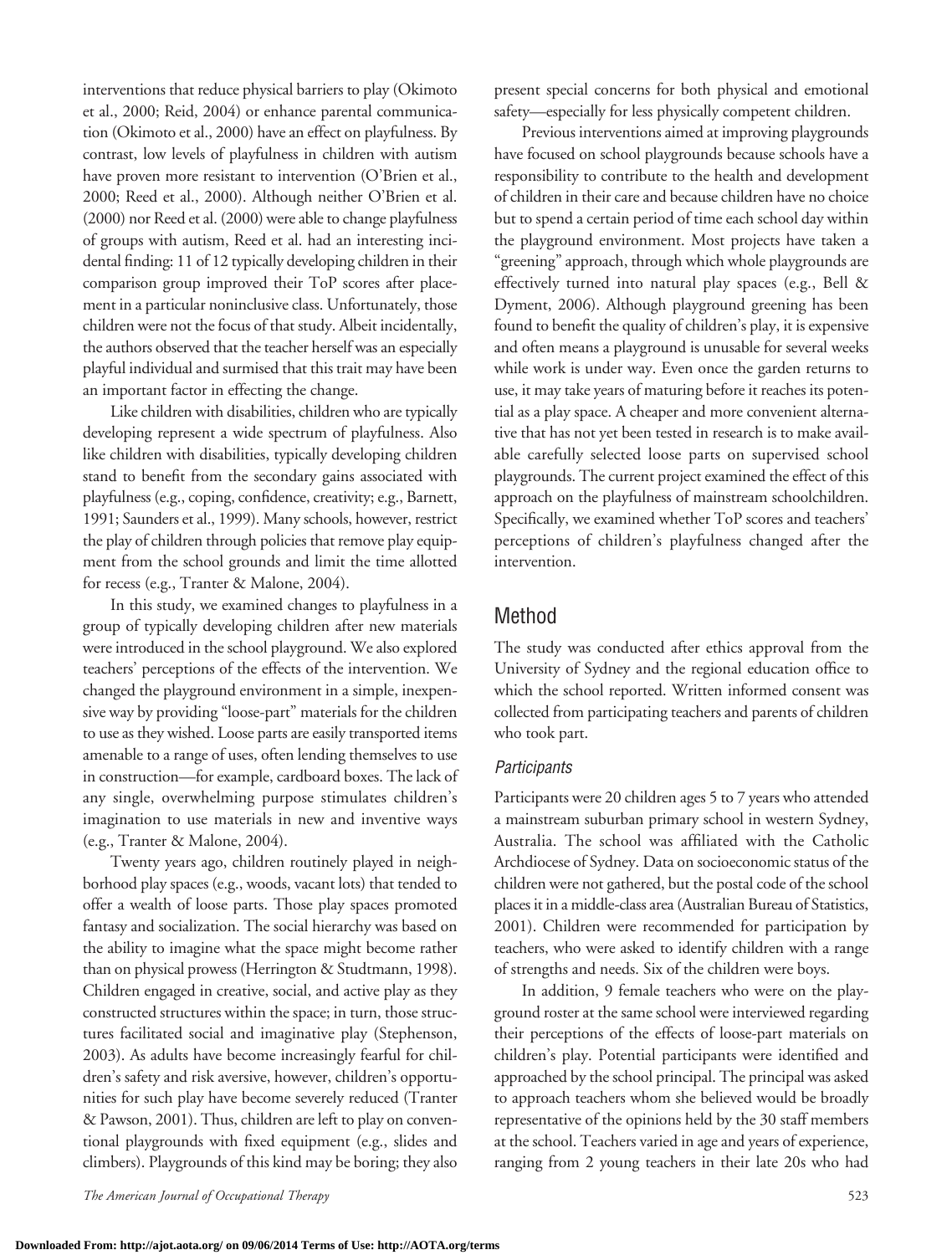taught approximately 5 years to 1 teacher in her early 50s who had taught for more than 20 years.

#### *Instrument*

The ToP is an observational assessment administered by an unobtrusive rater during a 15-min sample of free play in a familiar environment with familiar peers. Playfulness is rated on 30 items, using a 4-point (0–3) scale that reflects extent, intensity, or skill. The ToP has been shown in numerous studies to have adequate evidence for reliability and validity (e.g., Bundy et al., 2001).

#### *Procedures*

Unless wet weather forced indoor play, children spent an extended lunchtime on the "junior playground" with approximately 150 other children of a similar age. The intervention consisted of the introduction of loose parts or scrounge materials to the junior playground for one and one-half terms (11 weeks of school time) during winter (average daytime temperature around 60 °F). Materials were items not conventionally considered to be play things for children, including car and bicycle tires, hay bales wrapped in plastic, cardboard boxes, plastic barrels and water containers, lengths of tubing, pieces of fabric, sacks stuffed with foam, crates, wooden planks, trash can lids, and strips of foam. Materials were regularly changed during the study period; new materials were added to ensure continued novelty, and materials that were broken or identified by teachers as being of concern with regard to safety were removed. The latter included plastic items that produced splinters and wooden planks, which, although no incidents were reported, were of concern to teachers regarding their potential as weapons.

The playground itself was typical for a Sydney school. It was approximately 60 sq yd of asphalt, bordered by large trees at intervals of approximately 5 yd, with benches between the trees. Beyond the trees on one side of the playground was a stretch of grass  $80 \times 20$  yd on a shallow downward incline. Children were allowed to play on the grass in groups of two or three classes per recess or lunchtime, provided the grass was not wet from rain, in which case it was considered out of bounds.

Children also were given access to a "ball bag"—a sack that contained a selection of balls and skipping ropes. Fixed play equipment, consisting of a climbing frame with ladders, monkey bars, and walkways, was located in one corner of the asphalt area. In compliance with Australian safety standards, soft surfacing consisting of sand covered by fabric was provided under the play equipment and to a distance of approximately 8 ft beyond. Also in compliance with those standards,

hay bales, which had the potential to be stacked to a height of more than 20 in., had to remain on the soft surface around the fixed play equipment. Other materials were permitted to be taken anywhere on the playground.

Children were on the playground for approximately 55 min at lunch; this included 20 to 30 min of uninterrupted play. Two teachers were on playground duty at any given time, and there was a changeover in duty halfway through lunchtime. Teachers were briefed at a staff meeting before the project began; they were told that the research was aimed at encouraging children to become more active and interactive on the playground. Teachers had been asked by the school principal not to intervene in children's play unless children's safety was at risk.

#### *Data Collection*

Fifteen-minute video segments were taken of each child during lunchtime before the playground was changed and at the end of the 11 weeks. Children wore radio microphones to enable their speech to be taken into account in scoring the ToP. Each video segment was scored in random order by a single calibrated rater who was unaware of the purpose of the study.

Interviews examined teachers' perceptions of the introduction of play materials on the playground, including its impact on children's play. Before carrying out interviews with teachers, the interviewer reviewed methods of face-toface interviewing (Patton, 2002) and received feedback regarding her interviewing technique and use of probes to reduce the risk of bias during data collection. After the materials had been on the playground for 6 weeks, teachers were interviewed in a quiet room at the school. Seven interviews were carried out with individual teachers; an eighth interview was carried out with two teachers together. At that point, theoretical saturation had occurred. That is, no new information was forthcoming.

Interviews ran for between 15 and 30 min and were audiotaped. Interviews followed a semistructured format; that is, different formulations of the same basic questions were asked of all interviewees, and points of interest were followed up on an individual basis. The same researcher conducted all interviews. She reflected on each interview at its completion and used the data to assist with the formulation of improved questions as she went along. Interviews usually started with a question about participants' general impressions of the play materials. Further questions related to teachers' perceptions of changes in levels of children's activity, social and creative play, and safety. In conclusion, teachers were asked whether they had ideas for improving the selection of materials on offer to children.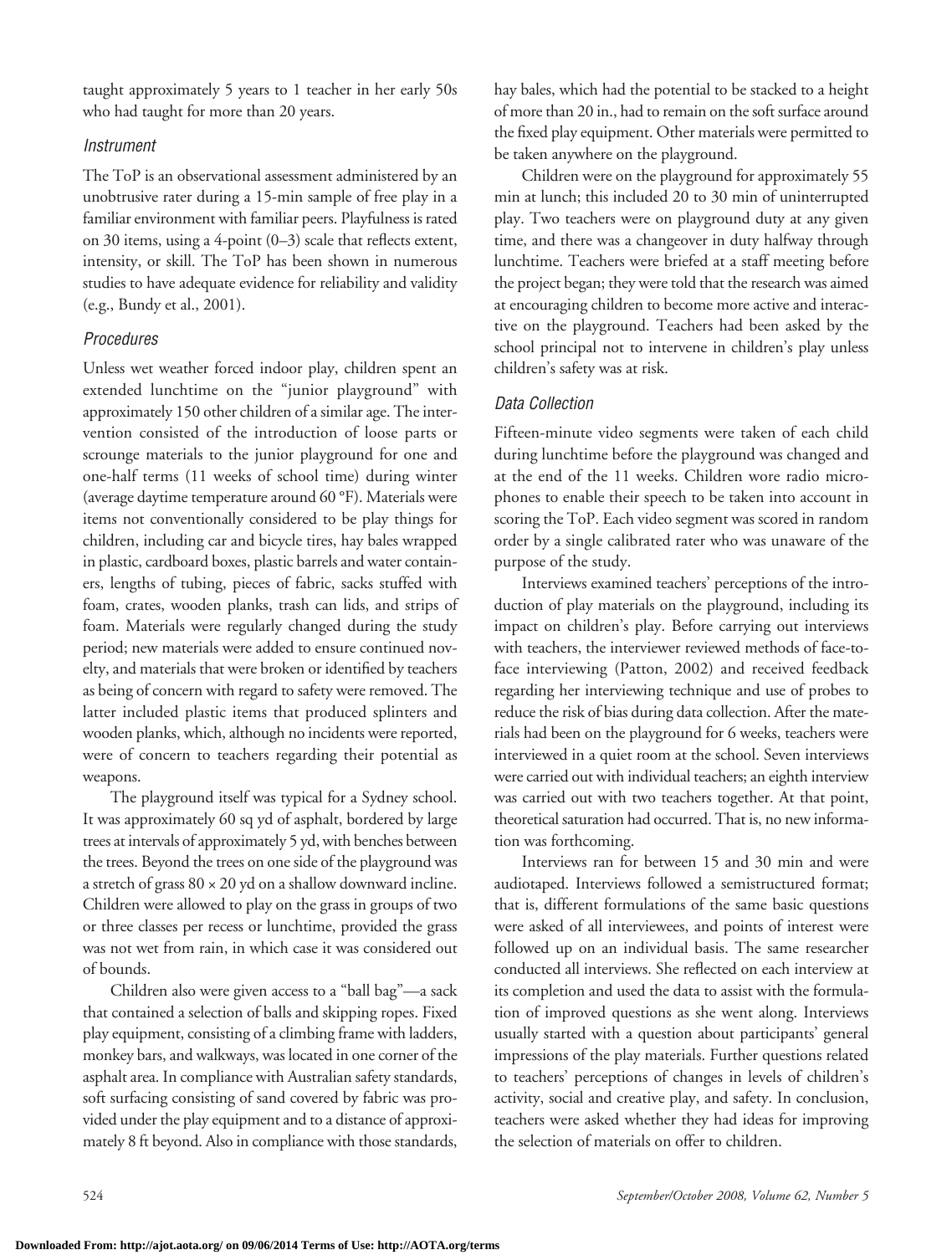#### **Results**

Descriptive statistics for scores on the ToP, pre- and postintervention, are presented in Table 1. A Wilcoxon signed ranks test (SPSS for Windows v. 13.0.0; SPSS, Inc., Chicago) was used because of the small sample size and the inability to assume a normal distribution; it revealed a significant difference between pre- and postintervention means  $(Z = -1.94;$ *p* = .025, one-tailed), corresponding to a Cohen's *d* effect size of .55 (95% confidence interval [CI],  $-0.08$  to 1.19 with the approximate test mean at 0).

Data from the interviews with teachers were analyzed using an approach recommended by Bogden and Biklen (2003) to identify thematic content. To improve the credibility of our interpretations of the data, three authors shared in the process of developing, organizing, and validating themes. Data were analyzed in two stages. First, interviews were analyzed individually to identify key themes; second, themes were successively compared, compiled, and reorganized across interviews. This entire process was undertaken first by one author (GS) and then by a second (TL) working independently. The two researchers met afterward with the third team member, who served as an auditor (AB) of the process and interpretations, including ensuring that all data had been used. Disagreements regarding categorization were resolved through discussion before arriving at a final interpretation of the data.

Teachers' descriptions of children's activities and the benefits associated with these fell into three interrelated categories: active play, creative play, and social play. The themes will be described more fully in another article. An underlying subtheme concerned teachers' emphasis on the engaged and enjoyable qualities of children's play with the materials.

Teachers unanimously agreed that the children's play had become more creative as a result of the intervention. Moreover, play was perceived to have become progressively more creative over time. Children were reported to have made inventive use of the materials' potential for construction (e.g., building a pyramid), their mechanical properties (e.g., rolling balls down planks), their enhanced potential when combined with children's own toys and with preexisting fixed equipment and "ball bag" items, their potential for rule-based games (e.g., who was allowed to climb on a built structure), their potential for competitive games (e.g., tire-

**Table 1. Descriptive Statistics for Pre- and Postintervention Test of Playfulness (ToP) Scores**

| ToP        | N   |         | Minimum Maximum | М      | SD      |
|------------|-----|---------|-----------------|--------|---------|
| Prescores  | 20  | $-112$  | 3 Q4            | 0.5895 | በ 92688 |
| Postscores | 20. | $-0.34$ | 3.56            | 1.0955 | 0.90174 |

rolling contests), their potential for testing children's physical prowess (e.g., walking along planks), and their potential for imaginative play (e.g., sitting in tires "pretending [to be] on some Caribbean cruise"). One teacher directly attributed the increase in creative play to the opportunities opened up by the materials' lack of fixed purpose:

They didn't seem to know what to do with it at first. It was sort of just there, and they had to make up what it was that they would know to do with it . . . so it did, I believe, fill in their creativity.

Teachers also made several explicit or implied references to a relationship between developments in children's creative use of the materials and an increase in social play. Teachers reported that children were morelikely to discuss the content of their play as a result of its having become more imaginative and complex—"there's actual talking, imaginative games going on about whether they're being pirates or whatever they are. There is actually a story behind what they're doing." Moreover, teachers reported that children who did not usually play together—for example, children in different age groups or of differing ability levels—were more likely to do so given the availability of the materials.

Teachers also observed that children became more cooperative in play (e.g., stacking hay bales or organizing materials into a group obstacle course). Three teachers commented that incidents of aggressive behavior on the playground had become less frequent since the materials had become available; one teacher reported a belief that playground duty had been more "settled" since the introduction of the materials. Social gains were not universally reported for all children, however. One teacher reported that children sometimes became engaged with materials to the exclusion of interest in other children; another reported that children would sometimes actively defend materials against use by others.

Children's play was considered to have become more active, creative, and social at least in part because of the motivating quality of the materials. All the teachers agreed that the children enjoyed playing with the materials. An illustration of children's heightened engagement concerned an occasion in which it had been difficult to interrupt their play for a sports carnival. Teachers referred to children "having a great time" and "loving" the materials and to certain materials, like the wooden planks, being "really, really popular." One important consequence of children's motivation to play with the materials was reported to be an increased resilience: So engaged were they in play that children who fell were more likely to pick themselves up and continue playing rather than cry as they might previously have done.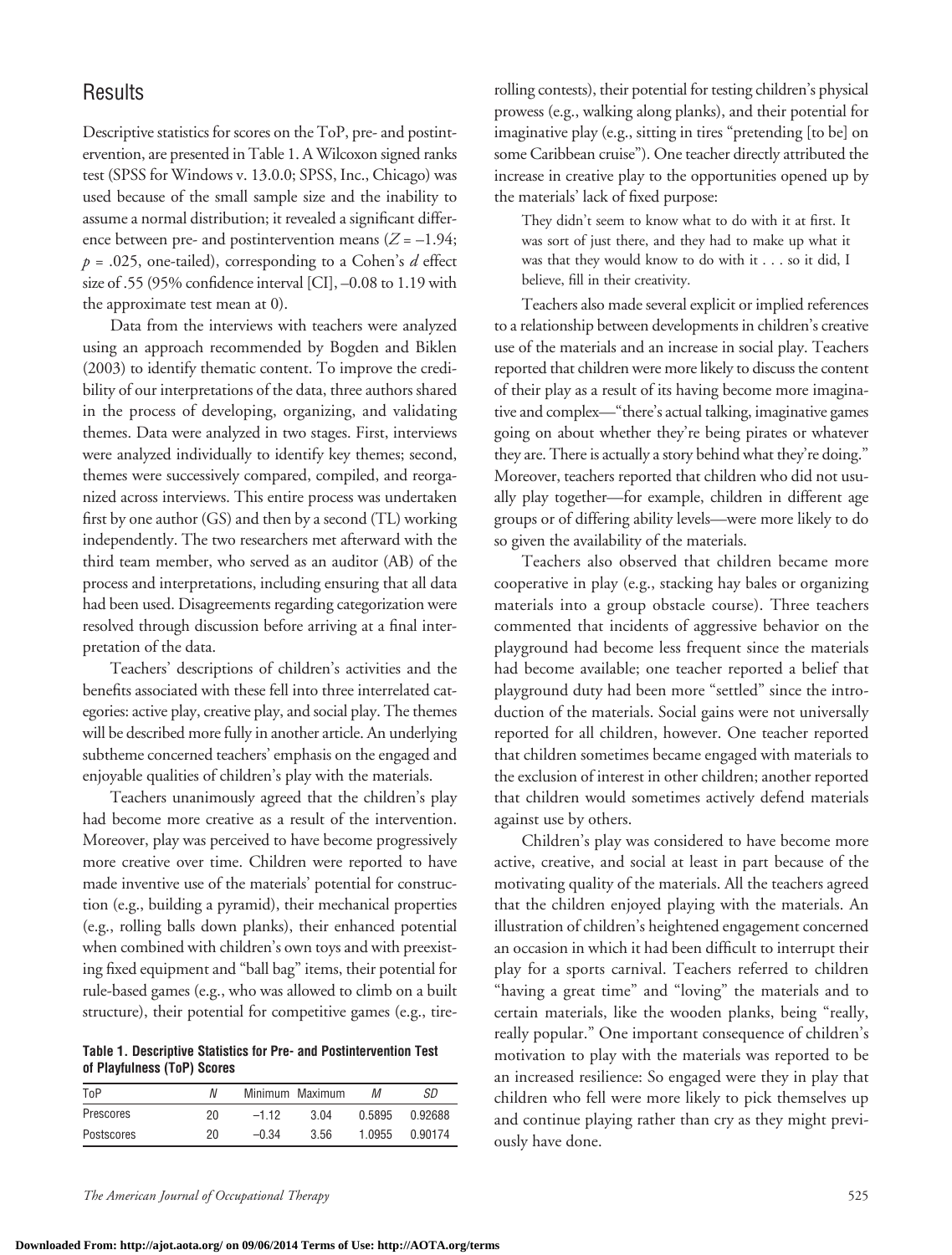## **Discussion**

We found that playfulness increased significantly in a sample of kindergarten and first-grade school children after we placed loose-part materials on the school playground for 11 weeks. This finding adds to previous evidence that children's playfulness may be amenable to intervention. Moreover, the costeffective nature of the materials and thefact that no structural changes to the playground were involved means that a similar intervention could readily be replicated in any school.

Previous researchers working with children with cerebral palsy (Okimoto et al., 2000; Reid, 2004) found that removing barriers limiting the physical capabilities of children resulted in improvements to ToP scores, presumably because children were able to demonstrate playfulness that had been hidden or suppressed. Similarly, Reed et al. (2000) surmised that a very playful teacher promoted playfulness in typically developing children they studied.

The simple materials used in this study are readily available, allowing the children to recreate playful situations at home. The benefits to such interactions may be numerous because play has been positively associated with development in almost every domain. Teachers on playground duty attributed improvements in play to the motivating effects of the materials, which sparked children's imaginations and promoted new games. The teachers indicated that the children were highly motivated to keep playing regardless of minor falls or fallings out. Thus, we have upheld a basic premise of occupational therapy—that intrinsically motivating activity brings out the best in children. This study demonstrates the potential role of occupational therapists with typically developing children in schools.

### Summary and Conclusion

ToP scores increased significantly in a sample of typically developing 5- to 7-year-old children after we placed loosepart materials on a school playground for 11 weeks. In addition, teachers reported that children were more social, creative, and resilient. Another benefit of this project was that the activities relied more on children's abilities to be creative than on their physical prowess. This was very different from the sport-based activity that had dominated the playground before the project's inception. In fact, teachers suggested that some children who became leaders in the new activities were the less physically capable children who had been sidelined in sport activities. Our results revealed a potential role for occupational therapists with typically developing children in schools and have clear implications for the adoption of such a project in schools where children with disabilities are included.

Limitations

The main limitation of the study concerns the absence of a control group. Without the capacity to compare outcomes with a group who did not receive the intervention, it remains possible that an increase in playfulness was a function of maturation or some other change that went unmeasured rather than the availability of materials. The short duration of the study period makes a change because of maturation unlikely; in previous research, scores on the ToP have been found to remain stable in children over a much longer period of 4 years (O'Brien & Shirley, 2001). The main reason we did not include a control group was that the intervention needed to affect the whole playground rather than a section available to just a few children. As a result, any comparison would have required a cluster design in which other schools were recruited and their children observed. The need to control for other, extraneous differences between the schools would have required a much larger study, with several schools in each condition.

## Implications for Practice and Future Study

The current research provides preliminary evidence for a change in playfulness that now warrants further investigation. Future research should explore the correlates of increased playfulness arising from introduction of loose-part materials. The social nature of some ToP items and previous research suggest that we might expect concomitant increases in social interaction and coping ability as measured on standardized instruments. In previous research, implementation of a greening playground project (i.e., naturalizing play spaces with trees and landscaping) resulted in incidences of injuries, bullying, and fighting becoming almost nonexistent (Bell & Dyment, 2006). Qualitative data from the current research suggest that the less expensive strategy of introducing carefully selected loose-part materials on supervised playgrounds might be capable of producing similar effects.  $\blacktriangle$ 

### References

- Australian Bureau of Statistics. (2001). *Socioeconomic indexes for areas 2006* (Data cube: Excel spreadsheet AUS\_ssc\_s01.xls). Retrieved September 21, 2007, from www.abs.gov.au/AUSSTATS/abs@.nsf/DetailsPage/ 2033.0.55.0012006?OpenDocument
- Barnett, L. A. (1990). Playfulness: Definition, design, and measurement. *Play and Culture, 3,* 319–336.
- Barnett, L. A. (1991). Characterizing playfulness: Correlates with individual attributes and personality traits. *Play and Culture, 4,* 371–393.
- 526 *September/October 2008, Volume 62, Number 5* Bell, A. C., & Dyment, J. E. (2006). *Grounds for action: Promoting physical activity through school ground greening in Canada. Toyota Evergreen Learning Grounds Program.*